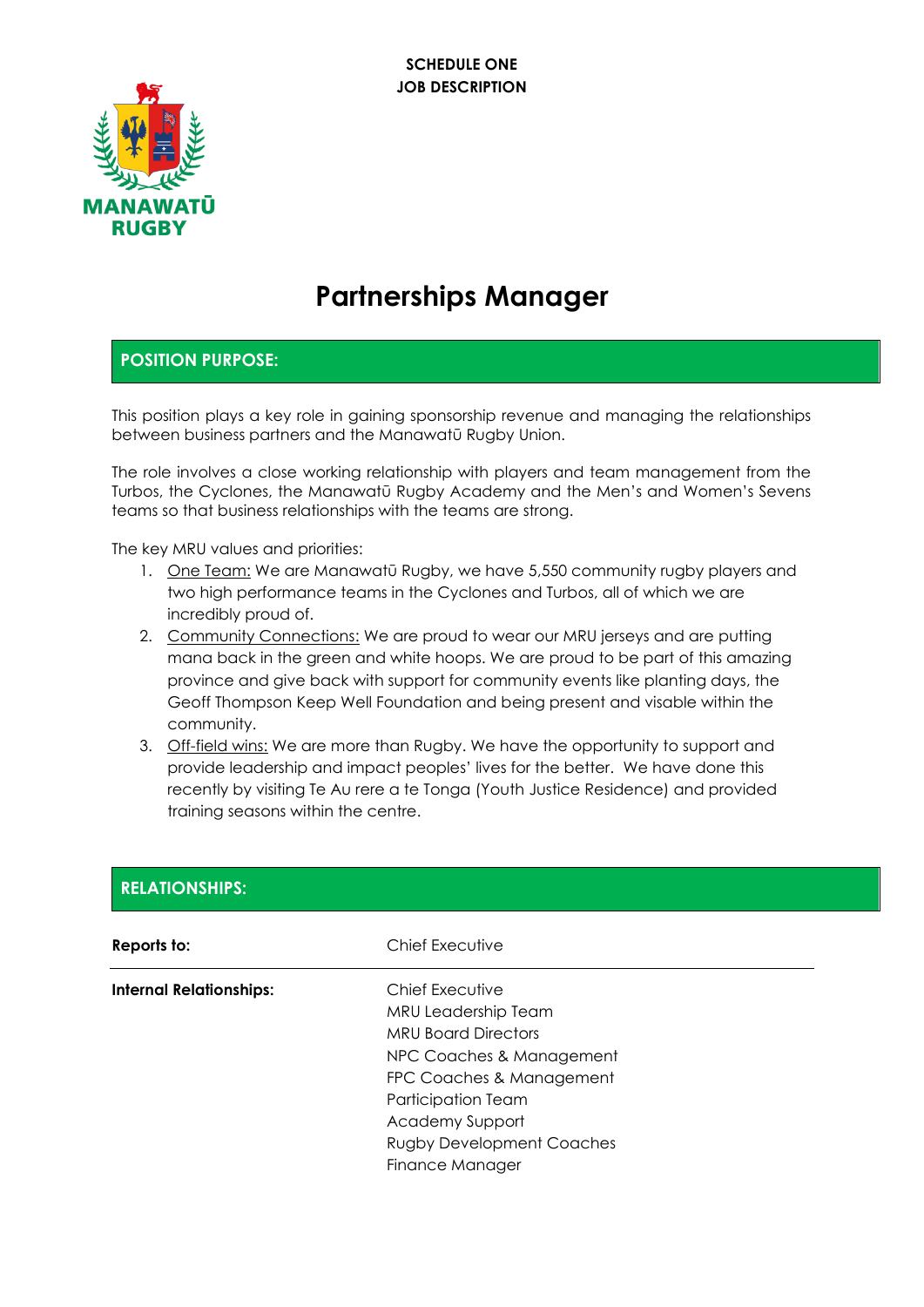|                                | Secondary School and Club Coaches<br>Representative Team Managers, Coaches<br>All other MRU Staff<br>Personal Development Manager<br>Players |
|--------------------------------|----------------------------------------------------------------------------------------------------------------------------------------------|
| <b>External Relationships:</b> | New Zealand Rugby Union                                                                                                                      |
|                                | Super Rugby Franchises                                                                                                                       |
|                                | <b>Other Provincial Unions</b>                                                                                                               |
|                                | Overseas Rugby Organisations                                                                                                                 |
|                                | Sponsors & Charities                                                                                                                         |
|                                | Club Officials                                                                                                                               |
|                                | Executive Committees                                                                                                                         |
|                                | <b>Rugby Committee</b>                                                                                                                       |
|                                | Media                                                                                                                                        |
|                                | Life Members                                                                                                                                 |
|                                | Public                                                                                                                                       |
|                                | Service Providers                                                                                                                            |
|                                | Local community                                                                                                                              |
|                                | Palmerston North City Council (as Stadium owner)                                                                                             |
|                                | Manawatū District Council                                                                                                                    |
|                                | <b>Stadium Caterers</b>                                                                                                                      |
|                                | Sponsors, Key Stakeholders & Charities                                                                                                       |
|                                | Other Local Authorities and Councils                                                                                                         |
|                                | Event Suppliers & Contractors                                                                                                                |

## **POSITION ACCOUNTABILITIES:**

| <b>Direct Reports:</b> |
|------------------------|
| Budget:                |

Marketing Manager \$104,115

| <b>KEY ACCOUNTABILITIES:</b>                                                                                                                                                                                                                                                                                                                                                                                                                                                                                                                                                                                                                                                                                                   | <b>PERFORMANCE INDICATORS</b> |
|--------------------------------------------------------------------------------------------------------------------------------------------------------------------------------------------------------------------------------------------------------------------------------------------------------------------------------------------------------------------------------------------------------------------------------------------------------------------------------------------------------------------------------------------------------------------------------------------------------------------------------------------------------------------------------------------------------------------------------|-------------------------------|
| Sponsorship:<br>Lead the development and delivery of MRU's<br>sponsorship strategy and direction annually.<br>Maintain updated jersey and signage property<br>٠<br>values and projected revenue from contracts.<br>Contract negotiation and confirmation with<br>$\bullet$<br>partners.<br>Develop an annual relationship management<br>$\bullet$<br>strategy.<br>Work with CEO in negotiating larger business<br>$\bullet$<br>partnerships.<br>Build social and business relationship with<br>$\bullet$<br>sponsors.<br>Meet the needs of sponsors as is deemed<br>reasonable.<br>Growth of existing sponsorships.<br>$\bullet$<br>Identification of new opportunities<br>٠<br>Determine available hospitality opportunities. |                               |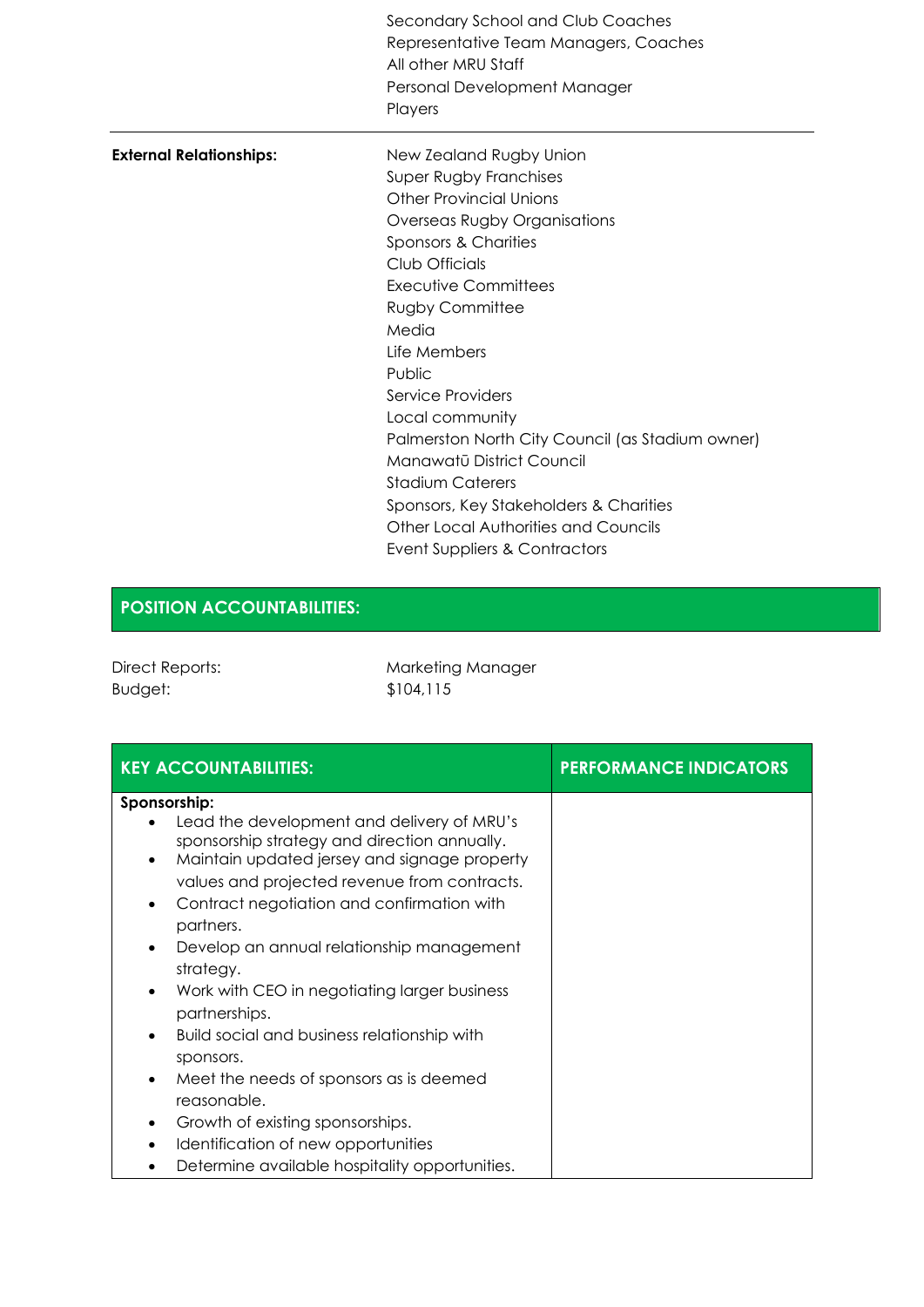| $\bullet$         | Ensure sponsorship contracts are delivered on by                                                |  |
|-------------------|-------------------------------------------------------------------------------------------------|--|
|                   | MRU.                                                                                            |  |
|                   | Maximise signage space and value                                                                |  |
| $\bullet$         | Work with the Ticketing Support to ensure that all                                              |  |
|                   | sponsors receive relevant tickets and wristbands                                                |  |
|                   | for each match.                                                                                 |  |
|                   | Engage with third-parties and contractors to                                                    |  |
|                   | ensure MRU reaches Sponsorship targets in                                                       |  |
|                   | consultation with the CEO.                                                                      |  |
|                   |                                                                                                 |  |
| <b>500 Club</b>   |                                                                                                 |  |
| $\bullet$         | Develop strong relationships with businesses in<br>the Manawatū region to maximise the 500 Club |  |
|                   | membership.                                                                                     |  |
| $\bullet$         | Identity businesses with potential to increase                                                  |  |
|                   | from 500 Club to larger sponsorship agreements.                                                 |  |
|                   | Be in regular contact with the sponsors.                                                        |  |
|                   | Ensure all MRU's obligations in sponsorship                                                     |  |
|                   | contracts are delivered.                                                                        |  |
|                   | <b>Rural Community Group</b>                                                                    |  |
|                   | Develop and annual plan to maximise MRU's                                                       |  |
|                   | Rural Community Group membership.                                                               |  |
|                   | Build strong relationships with the rural                                                       |  |
|                   | community in the Manawatū region.                                                               |  |
|                   | Meet annual RCG membership targets.<br>Ensure all MRU's obligations in sponsorship              |  |
|                   | contracts are delivered.                                                                        |  |
| <b>Match Day:</b> |                                                                                                 |  |
|                   | Work with venues and catering providers to                                                      |  |
|                   | book                                                                                            |  |
|                   | Take responsibility for the hosting of sponsors and                                             |  |
|                   | guests at matches with attention to detail and                                                  |  |
|                   | organisation well in advance.                                                                   |  |
|                   | Quality hospitality experience at matches and                                                   |  |
|                   | other sponsorship events.                                                                       |  |
|                   |                                                                                                 |  |
|                   | Develop and oversee signage income strategies                                                   |  |
|                   | Work with the Game Development and                                                              |  |
|                   | Operations Manager to ensure all sponsored                                                      |  |
|                   | signage is correctly installed.                                                                 |  |
|                   | Undertake joint activities with sponsors to                                                     |  |
|                   | leverage brands and to communicate core                                                         |  |
|                   | messages.                                                                                       |  |
|                   | Search for leverage opportunities that can save                                                 |  |
|                   | on direct costs (including through contra or                                                    |  |
|                   | Bartercard).                                                                                    |  |
| <b>Reporting:</b> |                                                                                                 |  |
|                   | Provide weekly feedback to the CEO.                                                             |  |
|                   | Monthly written Board reports including progress                                                |  |
|                   | and projections.                                                                                |  |
|                   | Be an active member of PU Commercial                                                            |  |
|                   | Managers group.                                                                                 |  |
|                   | Reporting to NZ Rugby as required.                                                              |  |
|                   | <b>Leadership &amp; Teamwork</b>                                                                |  |
|                   | Role model behaviour to the MRU staff which                                                     |  |
|                   | demonstrates commitment and passion for the                                                     |  |
|                   | game, strategic thinking, excellent                                                             |  |
|                   | communication, listening and leadership ability                                                 |  |
|                   |                                                                                                 |  |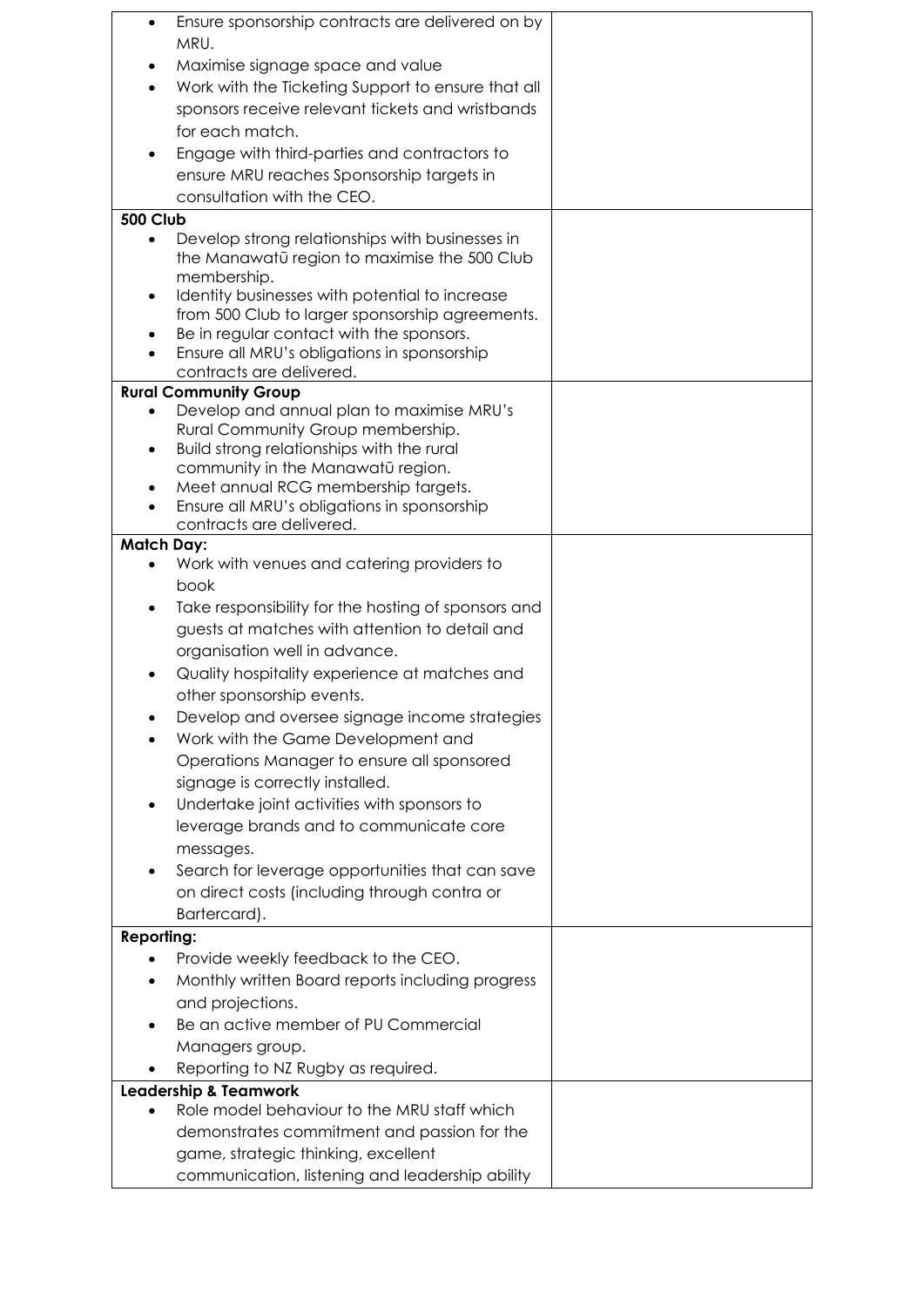- Feedback obtained from staff reports that behaviours are actively modelled.
- Establishing clear responsibilities between the personnel involved in sales, sponsorship, marketing and promotions so there is a clear understanding of who is doing what and support for each other is the norm. The marketing, promotion, sales and sponsorship personnel work as a team and produce excellent results from their work.
- Surveys are conducted annually to ensure that targets are being achieved and there is satisfaction with outcomes.
- Performance meetings scheduled and held
- Constructive feedback offered, and development opportunities identified and implemented.

### **BEHAVIOURAL CHARACTERISTICS**

- A structured, organised and proactive "can do" approach
- Positive and enthusiastic
- Strong problem-solving skills
- A willingness to seek improvement at every opportunity
- Able to build successful working relationships at all levels of an organisation
- Able to work to and meet deadlines and able to reprioritise as necessary
- A willingness to take ownership and be held accountable

### **PERFORMANCE REVIEW INFORMATION:**

- Six monthly written performance appraisals
- Annual written performance appraisal

### **OBLIGATIONS AND EXPECTATIONS AS AN EMPLOYEE OF MRU:**

### **TREATY OF WAITANGI**

We are committed to the principles of Te Tiriti o Waitangi/Treaty of Waitangi: participation and pro-active protection. We recognise Tikanga Māori values in the workplace and community and know we can do more.

### **HEALTH AND SAFETY**

As an employee of MRU, you are expected to work in a safe manner always by:

• Following safe operating practices and complying with MRU policies